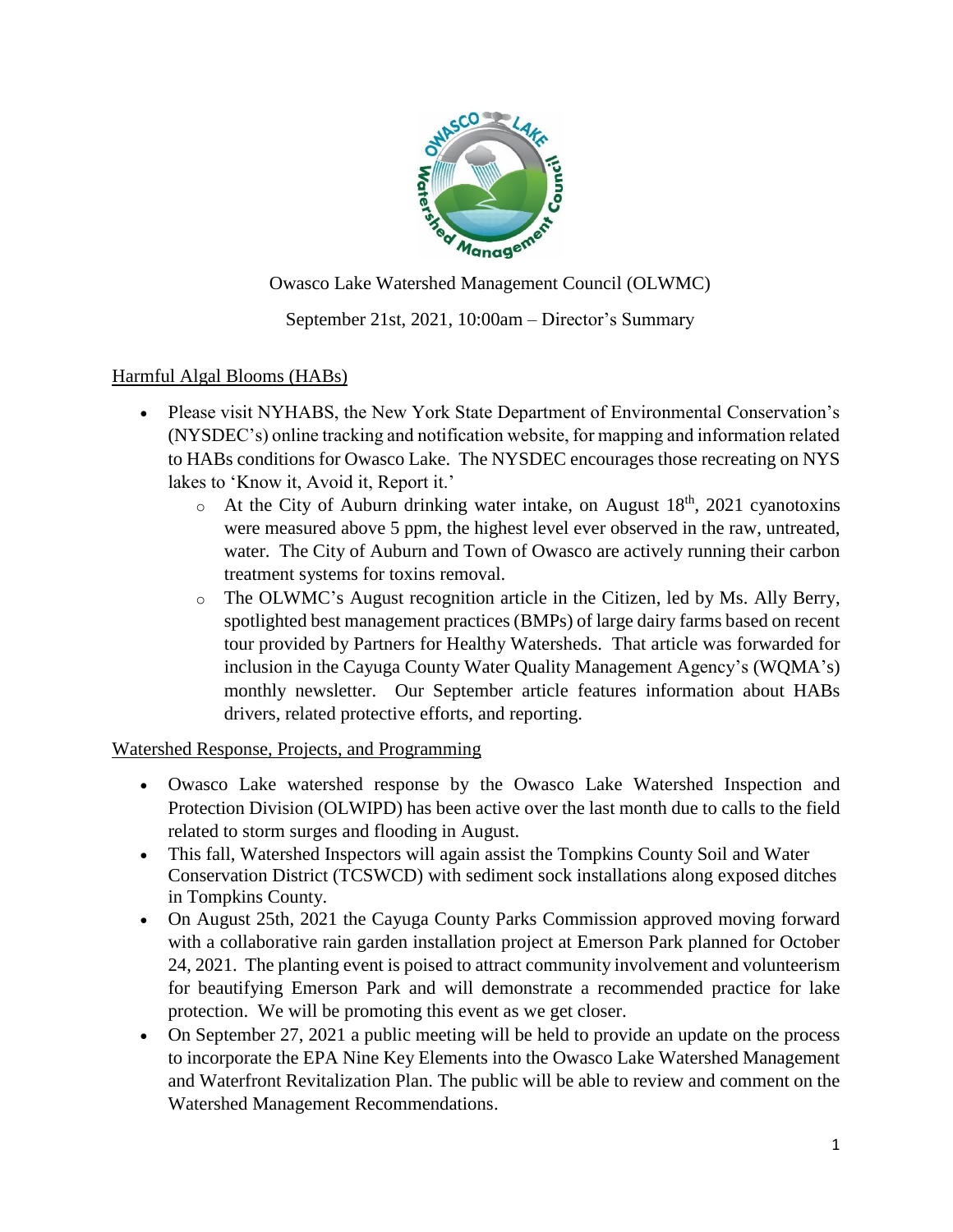- The OLWMC offers partnership and support for the City of Auburn's NYS-awarded Drinking Water Source Protection Program (DWSP2). The working group is identifying objectives and the evaluation of 9 Element Watershed Plan project cost estimates to prepare for grant proposals, according to a NYS approved plan.
- Based on the recommendations of the Cayuga County WQMA Nutrient and Sediment Working Group, Watershed Inspectors will be approaching watershed golf courses to distribute Audubon International program factsheets and to encourage golf courses to get certified and advance sustainable management of their grounds.
- OLWMC staff and project partners finalized project-specific signage to be installed along a roadside ditch on Hicks Road, Scipio that is intended to spotlight the installation of concrete sediment traps installed by the Cayuga County Soil and Water Conservation District (CCSWCD) and funded by NYS and the Owasco Watershed Lake Association (OWLA). Sediment traps are used to minimize erosion and nutrient transport, ultimately improving Owasco Lake water quality. We will be working with the Scipio Town Highway Department to install the sign.
- In October, 2021 OLWMC staff will be moving to a new location on West Lake Road, adjacent to the Fleming Fire House. We are grateful for the provision of office furniture and supplies from both the City of Auburn and the Town of Owasco. According to the original Three Party Agreement between the City of Auburn, Town of Owasco, and Cayuga County for the development of the OLWMC, Cayuga County committed to providing office space to program staff. We are working with the county on meeting staff office space costs for 2022.
- On behalf of the OLWMC, I signed a letter of support urging Governor Hochul to prioritize protecting drinking water from emerging contaminants. The letter includes a request for the Governor to sign A.126A/S.1759A, which will jump-start testing for 40 toxic chemicals and inform the public about what's in their water.

### Grants and Programs

- In partnership, the Cayuga County Soil and Water Conservation District (CCSWCD) is assisting a watershed farmer in finalizing their application for the installation of a conservation practice according to the Great Lakes Restoration Initiative (GLRI) Conservation Kick Program. OLWMC staff have helped guide progress for this project, and the City of Auburn has invested the required cost share for the grant award. Project funding will meet the implementation costs of installing a water and sediment control basin (WASCOB) on a selected watershed producer's property.
- We will resubmit a project proposal through the Natural Resource Conservation Service's (NRCS's) Regional Conservation Partnership Program (RCPP) to drive federal funding towards our efforts to advance watershed farm planning for improved soil health and conservation. Representatives from the American Water Works Association (AWWA) will offer proposal support again.
- A recent bi-partisan Senate infrastructure bill is proposed to offer \$1 billion to the GLRI over the next five years, targeting efforts to clean up toxic hot spots, address invasive species reduce nonpoint source pollution, and restore fish and wildlife habitat and species.